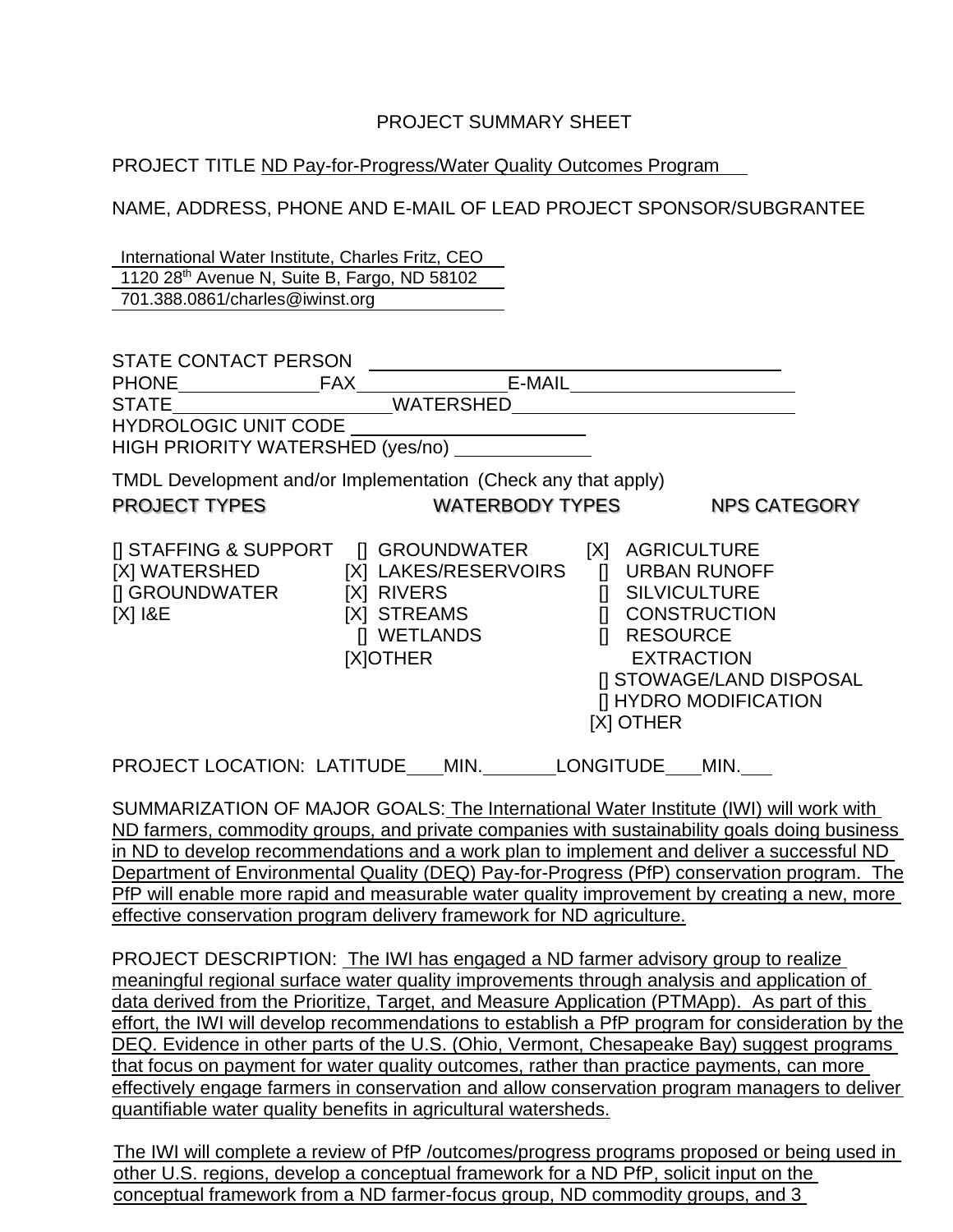corporations with sustainability claims actively doing business in ND, the public, and DEQ staff. A Pay-for-Progress report and recommendations for implementation will be submitted for use by the DEQ.

FY 22-23 319 funds requested (base) \$ 56,128 (incremental) \$ Match \$37,418

Other Federal Funds \$ 0 Total project cost \$ 93,546 319 Funded Full Time Personnel 1.25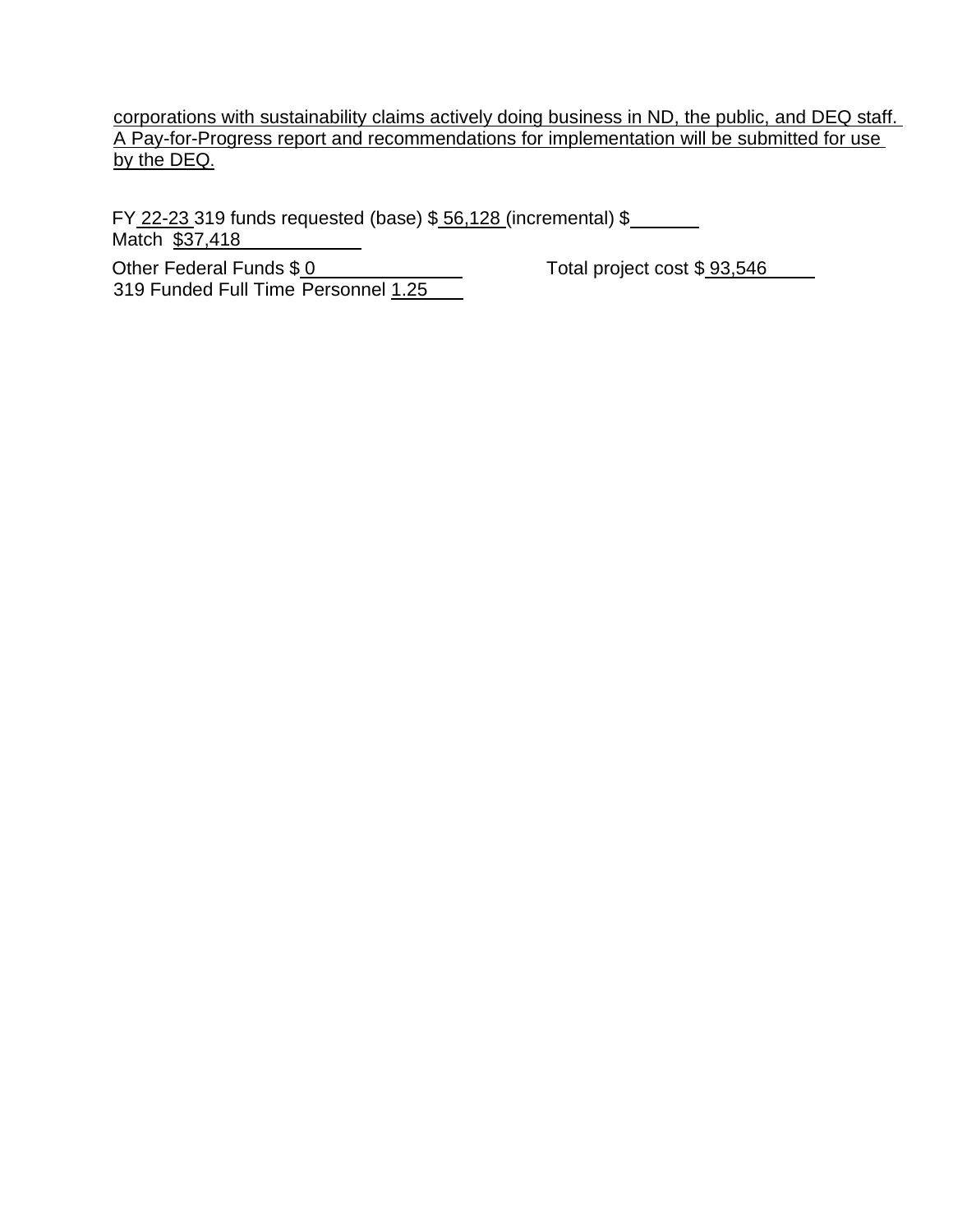# **2.0 STATEMENT OF NEED**

The North Dakota Non-Point Source Program (NPS) addresses non-point pollution through the management and implementation of voluntary incentive-based conservation implementation programs. ND's voluntary NPS traditionally focused on programs offering cost-share payments to implement conservation practices (e.g., grassed waterways) or change farming methods. Few farmers participate in these programs because they are considered to be highly bureaucratic and payments are often insufficient to cover expenses. This situation has hindered timely and meaningful improvement to ND's water quality.

# **3.0 PROJECT DESCRIPTION**

- 3.1 The project goal is a final report with a series of recommendations, vetted by ND farmers, commodity groups, private business, and the public for a Pay-for-Progress program focused on water quality outcomes. The final report will be submitted to the ND Department of Environmental Quality (DEQ)
- 3.2 **Objective 1**  Review existing pay-for-performance or pay-for-progress water quality programs.

Tasks - Develop a "program comparison" table documenting producer eligibility requirements, commitment/enrollment period, outcomes/performance/progress parameters, methods used to describe outcomes/performance/progress (including outcomes "stackability"), payment approaches and ranges, WQ goals used to assess progress, funding sources and limitations, legal considerations, and validation/verification processes.

Products – Program comparison table.

Cost - \$10,921

**Objective 2** – Define desired water quality outcomes.

Tasks - Define desired water quality outcomes (load reductions) for three ND watershed using PTMApp data to characterize the watershed outcomes (\$/mass, \$/acre) needed treatment (% of watershed requiring treatment to achieve the goals), define watershed goals, develop watershed strategies to achieve those goals, estimating the cost to achieve those goals, and the edge-of-field load and watershed load reductions.

Products – Watershed goals in 3 ND pilot watersheds

Cost - \$19,522

**Objective 3** – Develop conceptual framework for a ND Pay-for-Progress Program.

Task - Define and describe the ND PfP program concept, identify who would receive the payment, apply PTMApp data to set the payment range by practice type (at the practice outlet and field edge) for sediment and total phosphorous, compare PTMApp costeffectiveness to cost per lb./acre, and describe program obligations and requirements.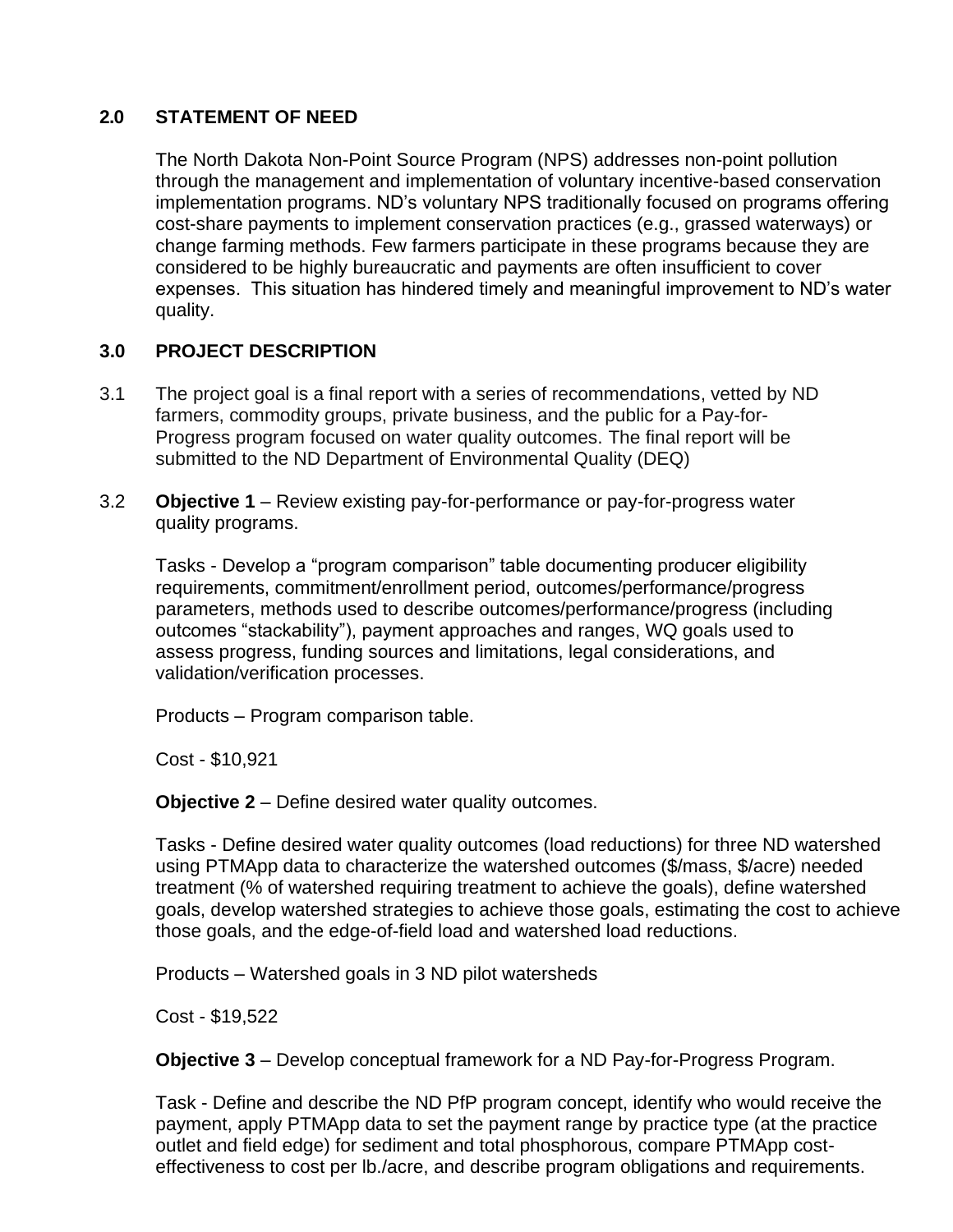Products – Conceptual PfP framework

Cost - \$14,685

**Objective 4** – Solicit input on conceptual framework from producers and commodity groups.

Tasks – Distribute Conceptual PfP framework for review and comment to ND agricultural community, businesses, and ND DEQ staff.

Products – Draft PfP report with feedback/comments from ND agricultural community and corporate stakeholders.

**Objective 5** – Develop / write up draft program.

Cost - \$20.640

Tasks - The IWI will prepare and circulate a draft PfP program for review and comment.

Products – Final PfP report

Cost – \$17,780

# **3.3 MILESTONE TABLE**

| Objective                                                                                   | Output                                  | 2022 |      | 2023 |    |              |    |          |    |
|---------------------------------------------------------------------------------------------|-----------------------------------------|------|------|------|----|--------------|----|----------|----|
| Objective 1 - Review existing pay for                                                       |                                         | J-   | $S-$ |      | J- | A-           | J- | S-       | N- |
| performance/progress programs.                                                              |                                         | A    | N    | D    | м  | $\mathbf{J}$ | S  | $\Omega$ | D  |
| Task 1 - Document producer eligibility                                                      | Matrix /<br>Spreadsheet                 |      |      |      |    |              |    |          |    |
| requirements, commitment periods,                                                           |                                         |      |      |      |    |              |    |          |    |
| performance outcomes / parameters (including                                                |                                         |      |      |      |    |              |    |          |    |
| stackability), payment approaches and<br>range/units, water quality goals used to assess    |                                         |      |      |      |    |              |    |          |    |
| progress, funding source limitations, legal                                                 |                                         |      |      |      |    |              |    |          |    |
| considerations, and validation / verification                                               |                                         |      |      |      |    |              |    |          |    |
| processes.                                                                                  |                                         |      |      |      |    |              |    |          |    |
| Group 1                                                                                     |                                         |      |      |      |    |              |    |          |    |
| Objective 2. Define desired WQ outcomes.                                                    | Watershed<br>goals (3 ND<br>watersheds) |      |      |      |    |              |    |          |    |
| Task 1 - Use PTMApp data to characterize the                                                |                                         |      |      |      |    |              |    |          |    |
| watershed outcomes (\$/mass, \$/acre) needed                                                |                                         |      |      |      |    |              |    |          |    |
| treatment.                                                                                  |                                         |      |      |      |    |              |    |          |    |
| Task 2 - Define watershed goals.                                                            |                                         |      |      |      |    |              |    |          |    |
| Task 3 - Develop watershed strategies to<br>achieve goals.                                  |                                         |      |      |      |    |              |    |          |    |
| Task 4 - Estimate costs to achieve load                                                     |                                         |      |      |      |    |              |    |          |    |
| reduction goals.                                                                            |                                         |      |      |      |    |              |    |          |    |
| Group 1                                                                                     |                                         |      |      |      |    |              |    |          |    |
| Objective 3 - Develop conceptual ND PfP                                                     |                                         |      |      |      |    |              |    |          |    |
| program framework.                                                                          |                                         |      |      |      |    |              |    |          |    |
| Task 1 - Define and describe PfP program                                                    | Draft PfP<br>Framework/                 |      |      |      |    |              |    |          |    |
| concept                                                                                     |                                         |      |      |      |    |              |    |          |    |
| Task 2 - apply PTMApp data to set payment<br>range by practice type (at practice outlet and | Report                                  |      |      |      |    |              |    |          |    |
| field edge) for sediment and total P.                                                       |                                         |      |      |      |    |              |    |          |    |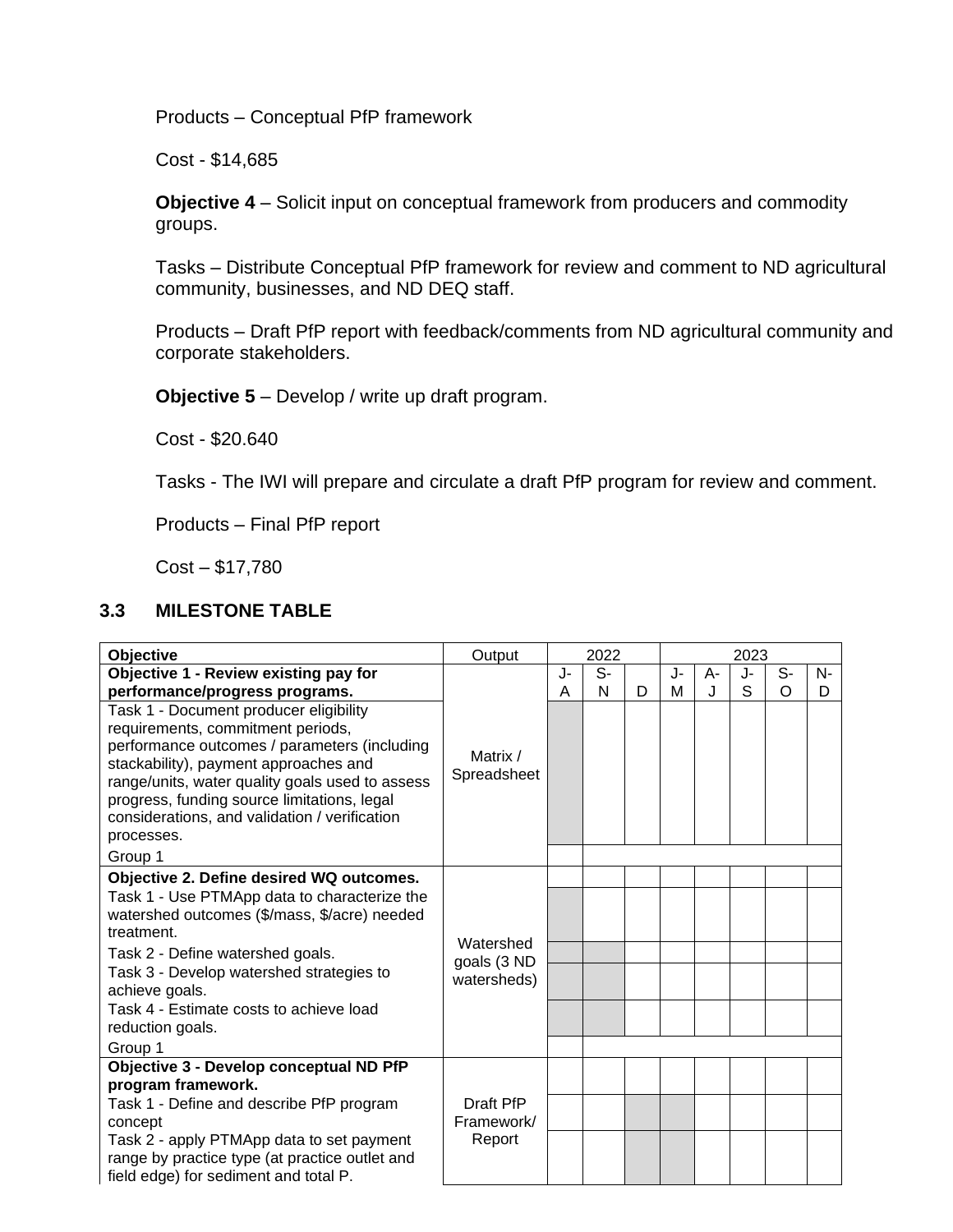| Task 3 - Compare PTMApp cost effectiveness<br>to cost/lb./acre.<br>Task 4 - Describe program obligations and<br>requirements.<br>Group 1 |                                                           |  |  |  |  |
|------------------------------------------------------------------------------------------------------------------------------------------|-----------------------------------------------------------|--|--|--|--|
| Objective 4 - Solicit input on conceptual PfP<br>framework.                                                                              | ND.<br>Agriculture                                        |  |  |  |  |
| Task 1 - Solicit comments from IWI Farmer<br>Advisory Group, 2 ND Commodity groups and<br>2 private businesses.                          | Community<br>and Private<br><b>Business</b><br><b>PfP</b> |  |  |  |  |
| Task 2 - Incorporate PfP framework comments.                                                                                             |                                                           |  |  |  |  |
| Group 1, 2, 3, & 4                                                                                                                       | Comments                                                  |  |  |  |  |
| <b>Objective 5 - Prepare final PFP Program</b>                                                                                           |                                                           |  |  |  |  |
| Report.                                                                                                                                  | <b>Final PfP</b>                                          |  |  |  |  |
| Task 1 - Circulate final Draft PfP concept report<br>with DEQ staff for feedback.                                                        | Report<br>Concept                                         |  |  |  |  |
| Task 2 - convene 3 public forums.                                                                                                        | and                                                       |  |  |  |  |
| Task 4 - Prepare and submit Final PfP Report<br>with Recommendations to DEQ.                                                             | Recommend<br>ations                                       |  |  |  |  |
| Group 1                                                                                                                                  |                                                           |  |  |  |  |

Group 1 - International Water Institute

Group 2 - ND Landowner Advisory Group

Group 3 - ND Commodity Advisory Group

Group 4 - ND Corporate Advisory Group

#### **4.0 COORDINATION PLAN**

4.1 The IWI will be the sponsoring organization and provide local match (\$37,419). IWI has a longstanding track record of successful ND 319 program project delivery including PTMApp training and watershed planning support to NSP coordinators. Information from ND's PTMApp will be used to accomplish objective #2. IWI will utilize and existing ND farmer advisory group currently working on a project to develop an agricultural stewardship program funded by the IWI and the Mosaic Company.

### **5.0 EVALUATION AND MONITORING PLAN**

5.1 No environmental data will be collected.

# **6.0BUDGET**

| ND Pay for<br><b>Progress</b><br><b>Conservation</b><br>Program |                              |          |          |          |       |          |              |
|-----------------------------------------------------------------|------------------------------|----------|----------|----------|-------|----------|--------------|
| Section 319/non-                                                |                              |          |          | Total    | Cash  | In-kind  | 319          |
| federal budget                                                  |                              | 2022     | 2023     | Costs    | Match | Match    | <b>Funds</b> |
| Personnel/Support                                               |                              |          |          |          |       |          |              |
|                                                                 | Salary/Fringe                | \$42,398 | \$42,398 | \$84,796 | \$0   | \$28,668 | \$56,128     |
|                                                                 | Travel                       | \$675    | \$675    | \$1,350  | \$0   | \$1,350  | \$0          |
|                                                                 | Telephone/Communication      | \$60     | \$60     | \$120    | \$0   | \$120    | \$0          |
|                                                                 | <b>Farmer Advisory Group</b> | \$3,640  | \$3,640  | \$7,280  | \$0   | \$7,280  | \$0          |
| Total 319/Non-                                                  |                              |          |          |          |       |          |              |
| <b>Federal Budget</b>                                           |                              | \$46,773 | \$46,773 | \$93,546 | \$0   | \$37,418 | \$56,128     |